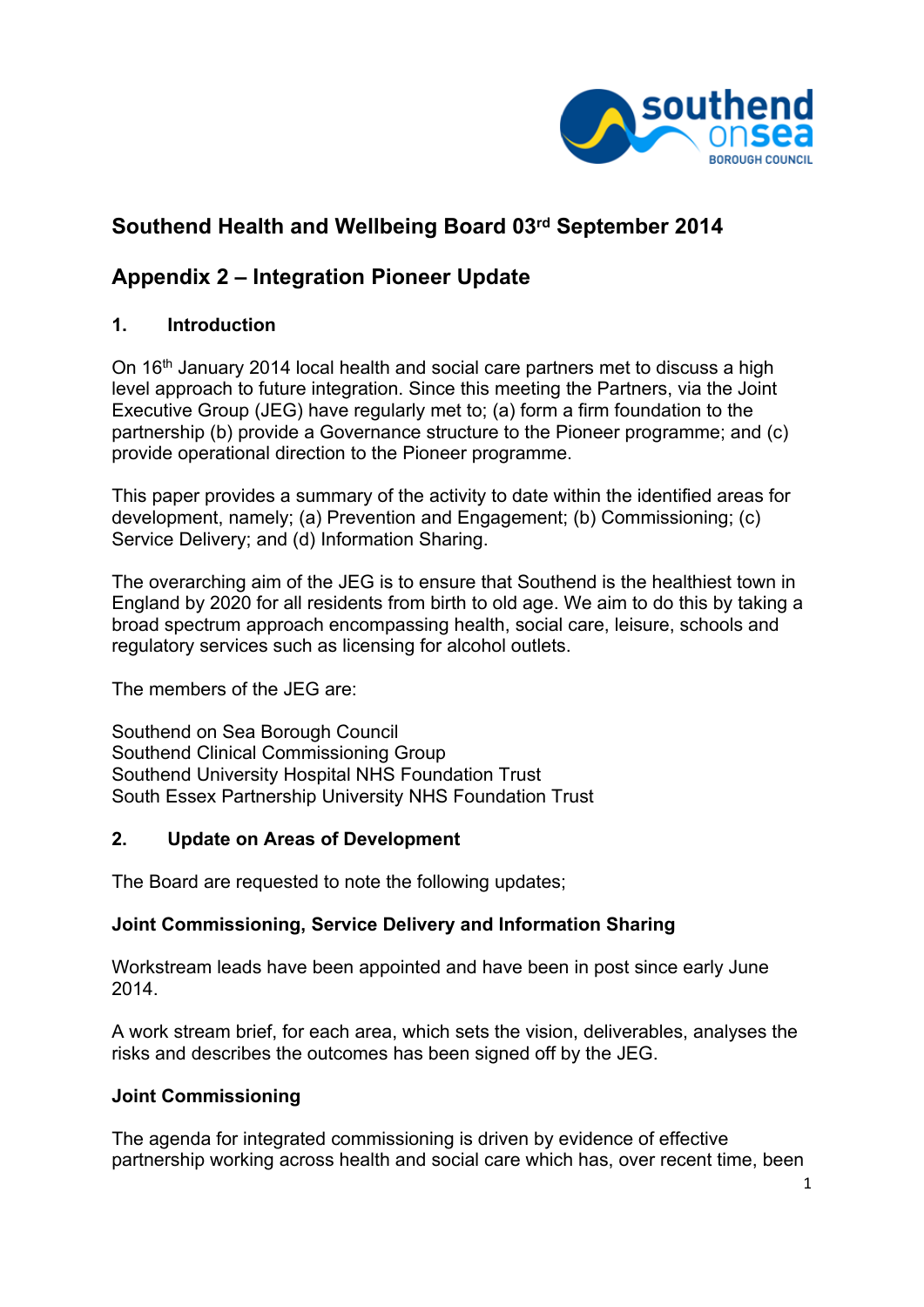reflected in formal agreements between the two parties both to commission and to provide joint services.

The Pioneer programme has developed a Memorandum of Understanding that is built on a set of principles that will guide and direct the shape of future joint commissioning arrangements. The Memorandum of Understanding is a signed agreement between Southend-on-Sea Borough Council and Southend Clinical Commissioning Group. The Memorandum is annexed to this update for the Board to note.

Further the Joint Commissioning workstream has developed a programme of activity that encourages joint working across Southend, this programme includes projects such as; developing a joint commissioning strategy for elderly and frail people and supporting the CCG to shape the delivery of health personal budgets

In practice the Joint Strategic Needs Assessments for both adult social care and childrens services, which are reported to the Health and Wellbeing Board, analyse need and demand for health and social care services and shape the range of Commissioning Strategies which describe the Council's ambition to improve services. In addition, note will always be taken in these strategies of the needs and wishes of patients and service users, and their carers. At the same time the challenge to provide a stable and affordable market for delivery of health and social care services involves collaboration with service providers as part of the process of review of service provision..

At a broader level integrated commissioning seeks to create a sustainable health and social care system which delivers high quality care in the most appropriate setting, improves the health and well-being of the population and achieves value for money.

## **Operations**

The priority for the operations workstream is the delivery of a pilot GP hub in the Southend area. This represents significant development towards the delivery of BCF ambitions and is also aligned with the current NHS England Primary Care strategy.

The GP Hub stems from the fact that Primary care is people's entry point for the prevention and treatment of illness. It already includes a rich diversity of professionals ranging from GP's, nurse practitioners, nurses, opticians and pharmacists through to allied health professionals and social care workers. Primary Care is at the heart of the wider health and social care system.

Advances in technology and changing demographics mean that, with the right premises and the correct skill mix, more care can be delivered in a primary care setting. People who have historically gone to hospitals to receive their care will no longer need to make hospitals their first port of call.

Southend's plan for that the 'GP Hub' is that it will act as early adopter and catalyst for improvement that will deliver 7-day services across the whole system from which the following outcomes and benefits will be accelerated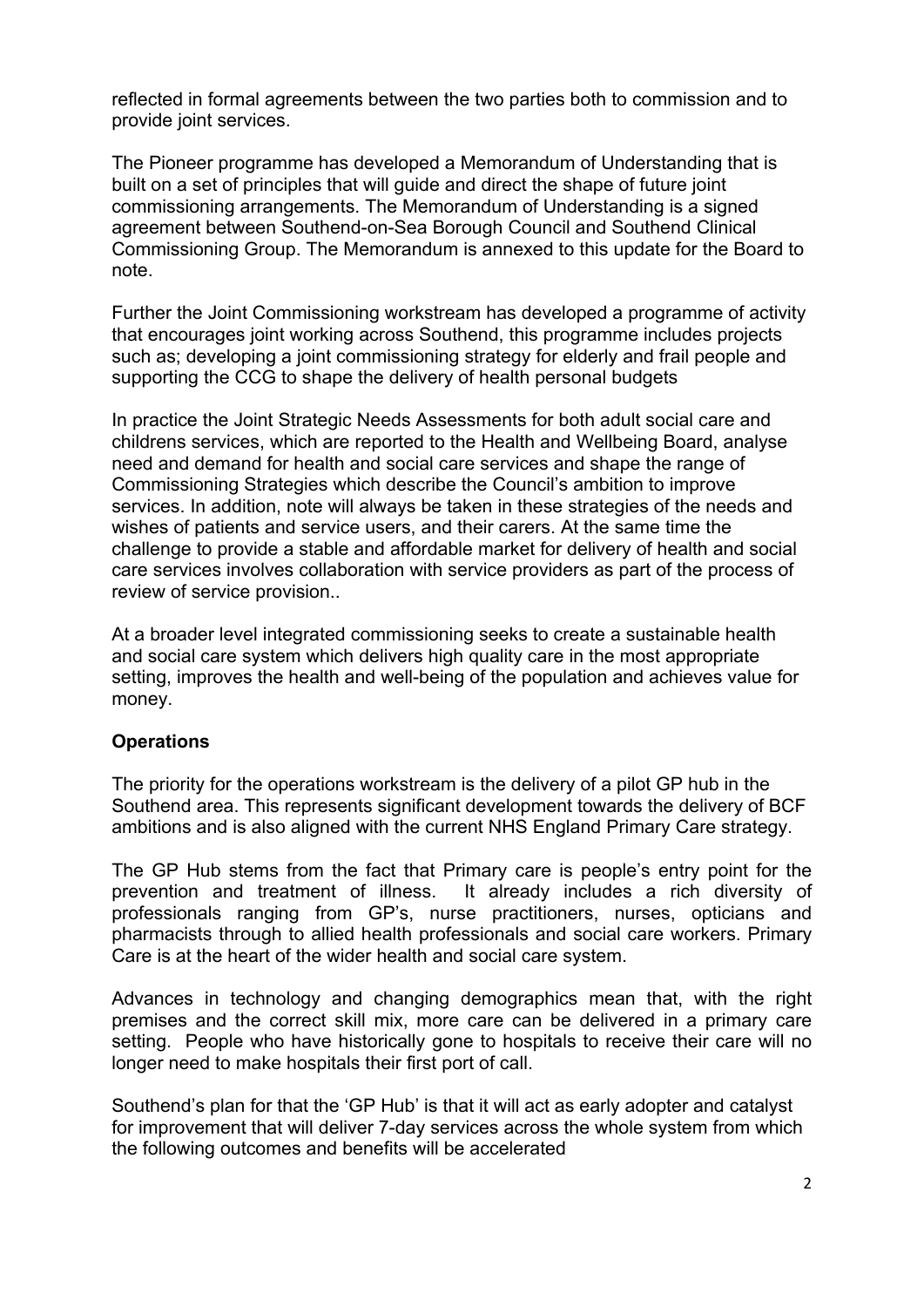The premises from which the GP hub will be configured and services delivered has been identified. The proposed site offers a number of opportunities to configure health and social care services around the individual – putting them at the centre of their care and in control. The site hosts 14,000 patients, offering a good opportunity to target a larger population group.

The GP hub will incorporate a number of initiatives aligned to the Better Care Fund, the Pioneer Programme, Resilience Programmes and the SUHFT recovery plan. The target operating model will ensure that functional integration of system partners is developed and tested, for example:

- a) Seven- day working
- b) Discharge to assess
- c) Single point of access / referral
- d) Risk stratification for people with long term conditions
- e) High intensity, pro-active care with own primary care physician
- f) Identification of Carers and referral pathway
- g) Case management and co-ordination
- h) Integrated care records
- i) Whole system Care Planning
- j) Enhanced MDT's (adults)
- k) Enhanced working with care homes
- l) Intermediate Care, Re-ablement and Rehabilitation
- m) Rapid response Crisis prevention
- n) Falls prevention
- o) Better use of Telecare /Telehealth
- p) Promotion of self-care management
- q) Enhancement of on-site pharmacy services

The GP Hub will be operational by December 2014 although a phased approach is planned to ensure safety in service delivery.

### **Information Sharing**

Since Clinical Commissioning Groups were established as part of the health reforms, there have been greater restrictions on how patient data can be shared between NHS and social services. This has limited local health and social care organisations' ability to effectively plan patient care.

Southend's pioneer programme has been pursuing ways to improve data sharing between NHS and social services locally in order to identify individuals who would be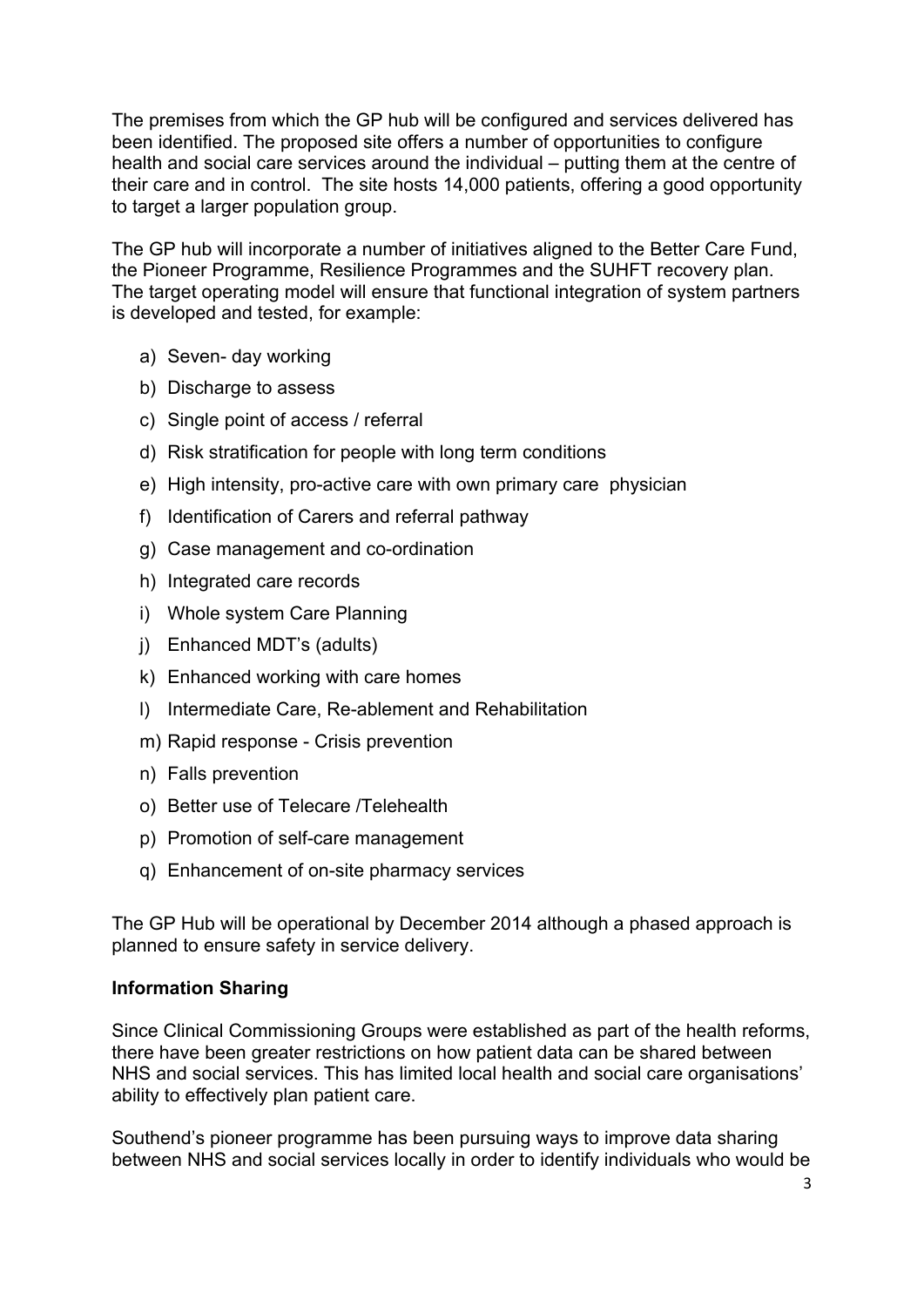deemed as 'high-risk' of an emergency admission to hospital, and better plan their care to avoid this.

This work has culminated in an application for an amendment (section 251) to the regulations that govern information sharing between partners.

The application has been submitted to the Health Research Authority's Confidentiality Advisory Group, and we are expecting the group to make a firm decision on the application in October 2014.

An appropriate technological solution has been established to ensure that system partners can begin sharing data once the application is approved. A rigorous public and stakeholder communication and engagement strategy will also be implemented to support this change.

### **3. Governance**

Southends' Health and Wellbeing Board monitors high level progress and receives regular progress reports.

The Health and Wellbeing Board sets the strategic direction for BCF and has tasked the JEG to monitor progress. The JEG reports on progress to the Health and Wellbeing Board.

Each organisation will monitor its own delivery through its internal organisational Boards.

Given the scale and complexity of change needed the partnership has adopted a structured programme approach. This includes consideration and mitigation of risks to the project to ensure progression at scale and pace.

A programme manager has been appointed and the full programme management structure is in the process of being finalised.

### **4. Next Steps**

The Board is asked to note the update within this paper.

It is proposed that a regular detailed progress report is brought to subsequent Health and Wellbeing Boards.

Simon Leftley **Melanie** Craig Corporate Director for People Chief Operating Officer Southend Borough Council Southend CCG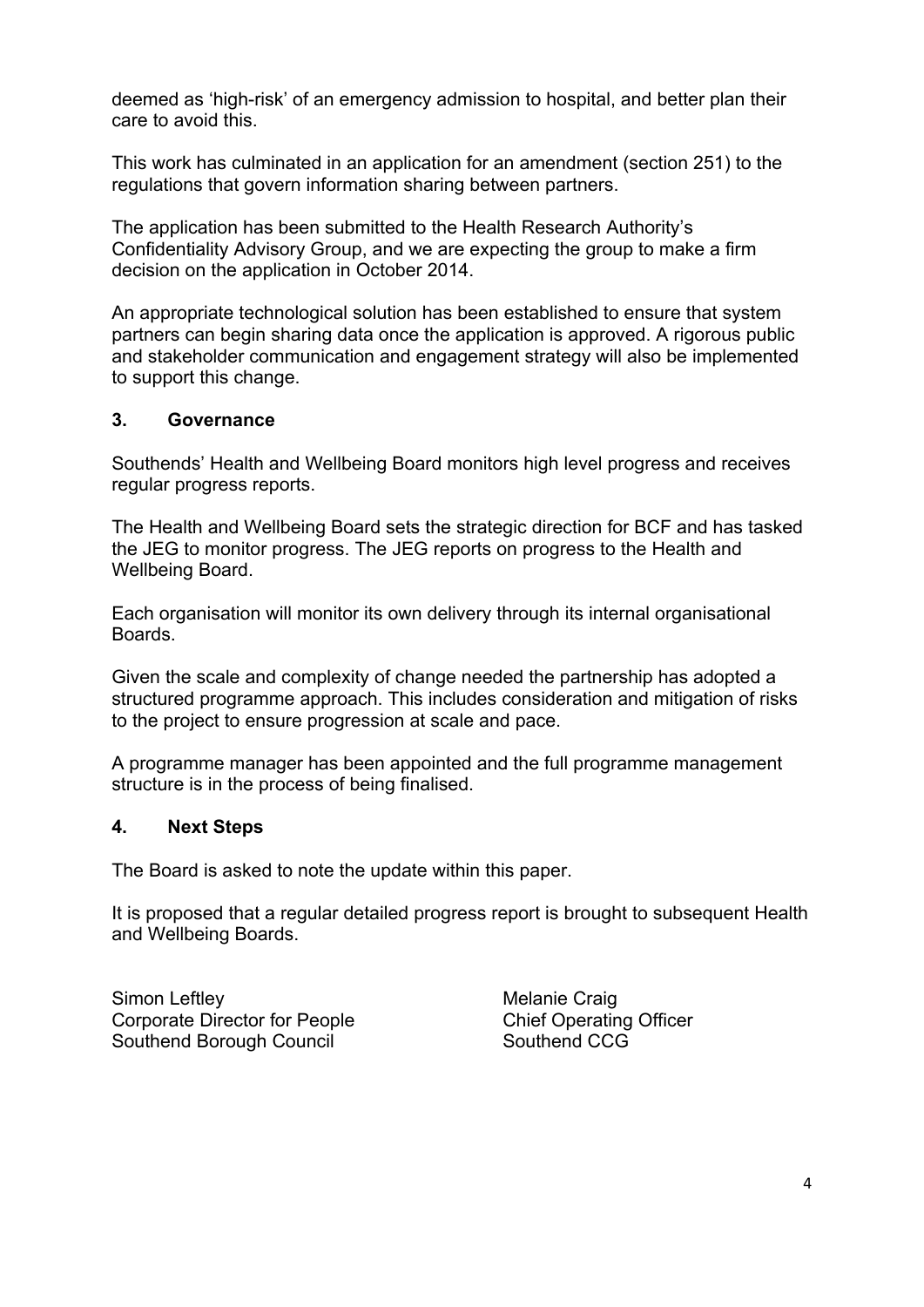## **A STAGED APPROACH TO THE INTEGRATION OF HEALTH AND SOCIAL CARE SERVICES COMMISSIONING IN SOUTHEND**

## **Memorandum of Understanding**

**Between**

**Southend on Sea Borough Council**

**And**

**NHS Southend Clinical Commissioning Group**

**August 2014**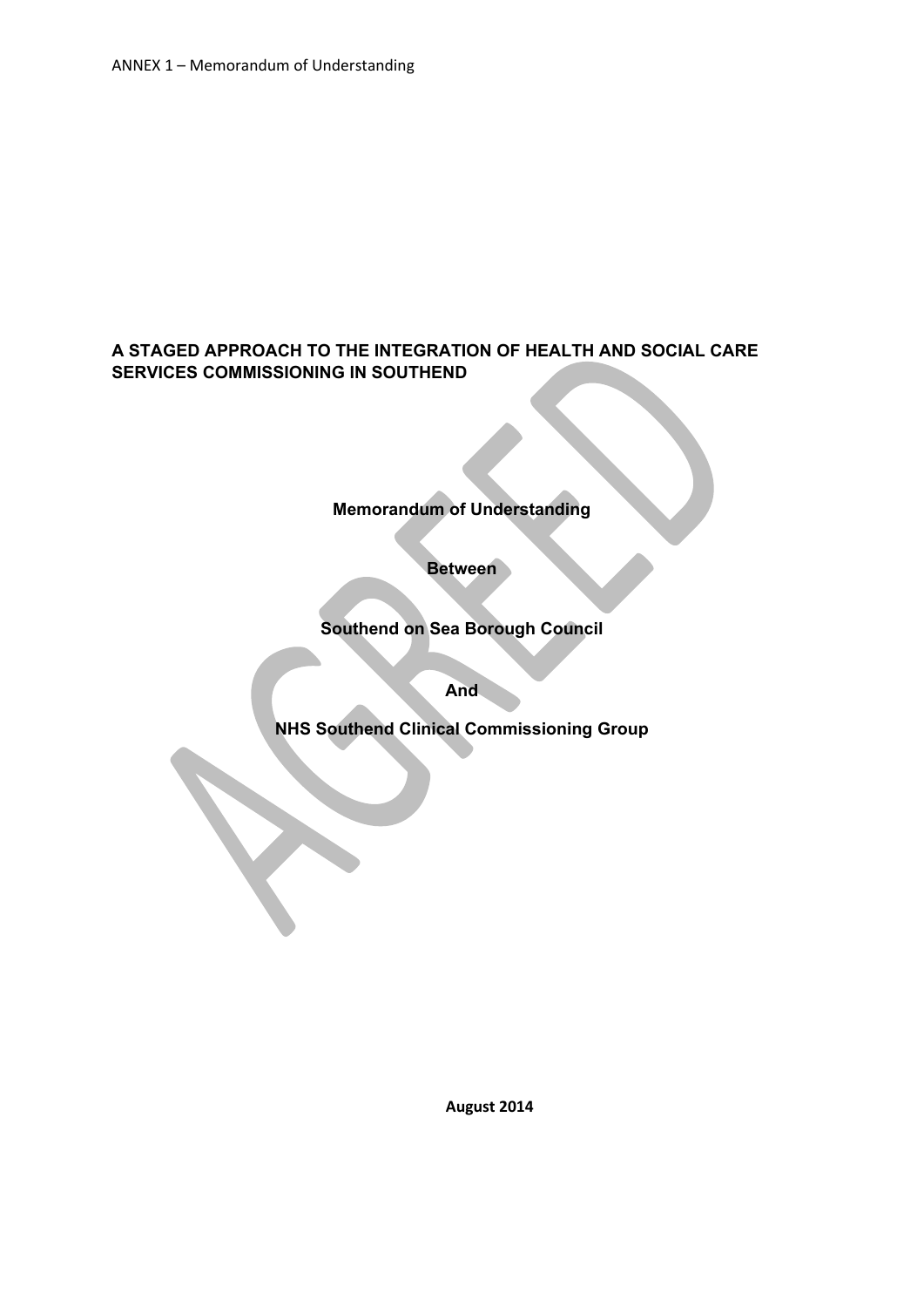Document Reference Information

| <b>Version</b>                    | <b>FINAL</b>                                                      |
|-----------------------------------|-------------------------------------------------------------------|
| <b>Status</b>                     | <b>AGREED</b>                                                     |
| <b>Author</b>                     | <b>Peter Lister</b>                                               |
| <b>Ratified By and Date</b>       | Signed by Simon Leftley and Melanie Craig on date of<br>signature |
|                                   | For noting at JEG meeting on 10.9.14                              |
| <b>Date Effective</b>             | From date of signature and to 30.9.16.                            |
| <b>Date of Next Formal Review</b> | 6 months from date of signature                                   |
| <b>Target Audience</b>            | <b>Members of the Joint Executive Group</b>                       |
|                                   | <b>Southend CCG Governing Body</b>                                |
|                                   | Staff employed in teams which may form an                         |
|                                   | integrated commissioning service in Southend                      |

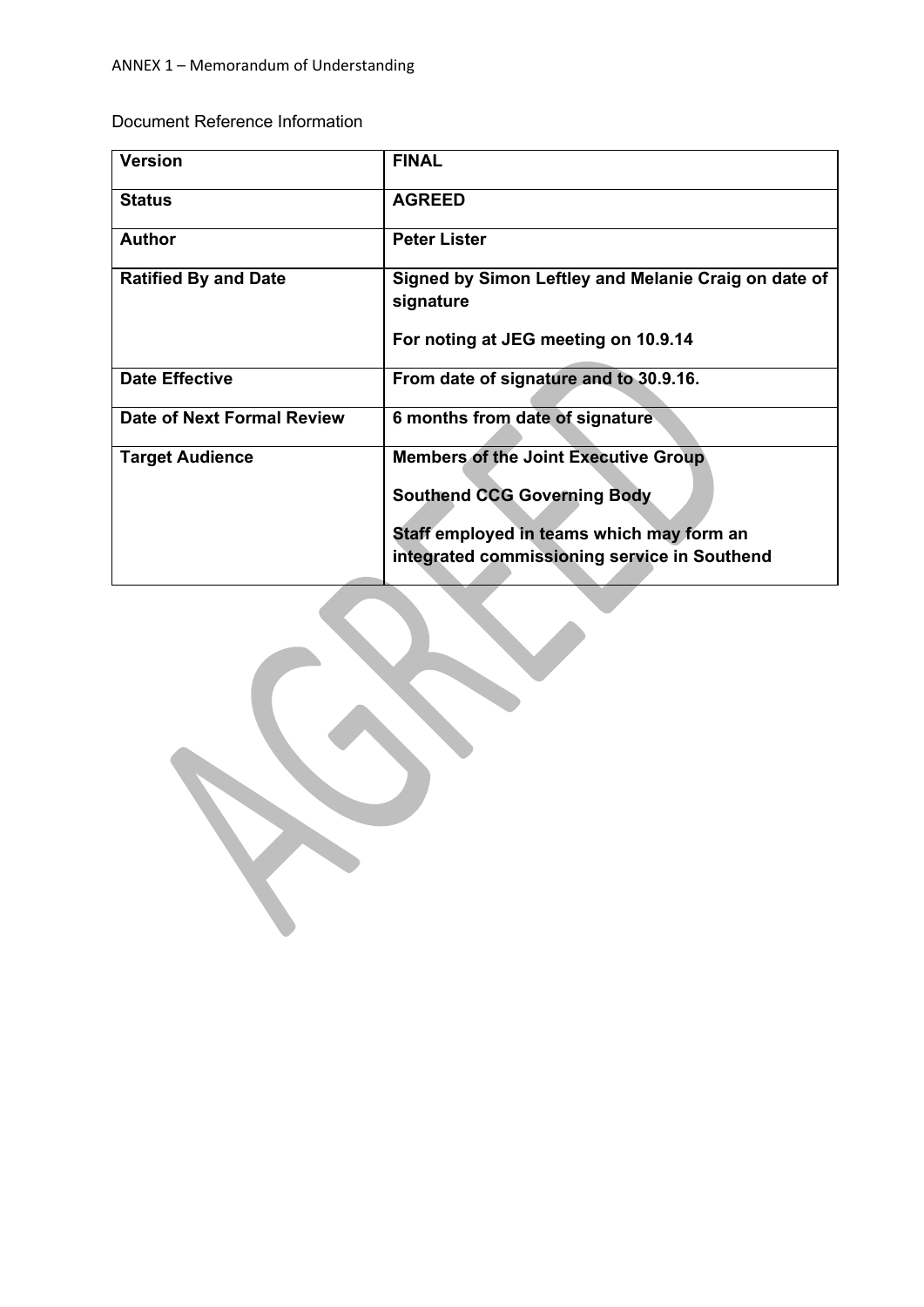### **1. THE PARTIES**

1.1. The Parties to this Memorandum of Understanding (MoU) are:

- Southend Borough Council
- NHS Southend Clinical Commissioning Group

#### **2. PURPOSE**

2.1. This Memorandum defines the circumstances under which Southend on Sea Borough Council and NHS Southend Clinical Commissioning Group, will work together as joint commissioners of social care and health services, to develop an integrated approach to commissioning services. This Memorandum is noted by the Joint Executive Group as the basis for whole system commissioning of provider services across the health and social care economy in Southend.

2.2. Nothing in this Memorandum impacts on the statutory duties and responsibilities of the parties, or to their reporting responsibilities and their separate accountabilities. This Memorandum does not place additional legal responsibilities on any party, nor does it imply any transfer of responsibility between the parties except initially between Southend on Sea Borough Council and Southend Clinical Commissioning Group in terms of an agreement to jointly fund a post that will eventually provide leadership and direction across commissioning, for both health and social care. Where integration of health and social care commissioning requires any transfer of responsibility, this will be governed by formal arrangements either under s256 or s75 which will then replace this Memorandum. At this stage, risks and benefits of changes in sovereignty will have to be carefully assessed as will the process for and impact of engagement and consultation with staff teams.

2.3. Southend on Sea Borough Council and NHS Southend Clinical Commissioning Group warrant that they have the power to enter into this Memorandum of Understanding through it being formally signed by:

- For Southend on Sea Borough Council Simon Leftley Corporate Director People **Group**
- For NHS Southend Clinical Commissioning Group Melanie Craig, Chief Operating **Officer**

2.4. The parties to this agreement enter into the agreement intending to honour all of their obligations, and to work collaboratively to resolve issues as they arise, through established networks and through governance provided by the Joint Executive Group (JEG) and hence by the Health and Wellbeing Board.

### **3. BACKGROUND & INTRODUCTION**

3.1. The integration of health and social care commissioning, and both vertical and horizontal integration of service delivery, are issues which health and social care organisations have been addressing for a number of years, most recently through the lead provided by Health and Wellbeing Boards. During the second half of 2013/14 the establishment of the Pioneer Programme (of which Southend is a part), provided further impetus to the programme of integration, as did the joint work on planning for and delivering, the change programme within the Better Care Fund, from February 2014.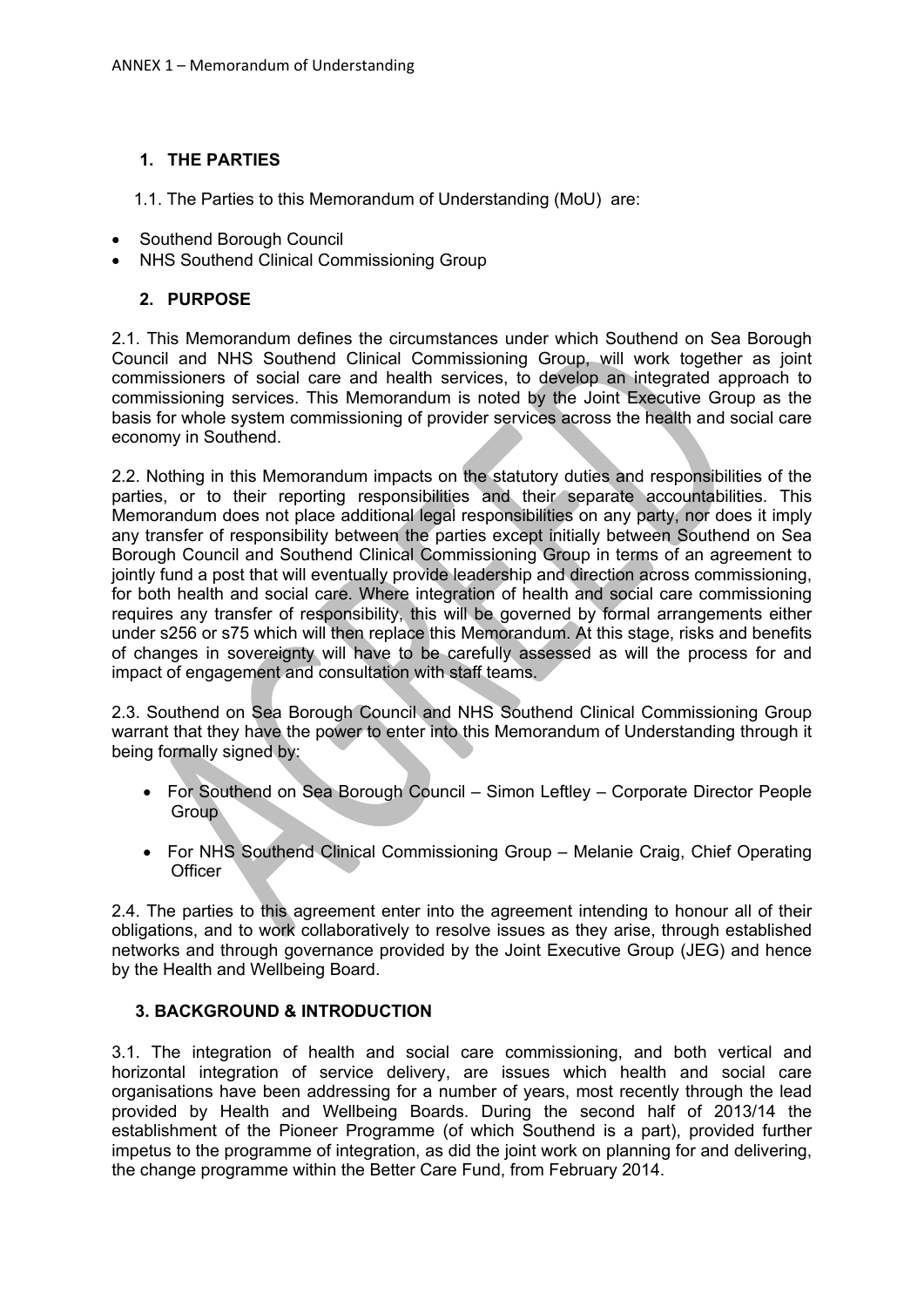3.2. A Strategic Alliance comprising Southend Borough Council, Southend Clinical Commissioning Group, Southend University Hospital Foundation NHS Trust and the South Essex Partnership Foundation NHS Trust, preceded the Joint Executive Group with the same membership, to which was added representation from the voluntary and community sector. The Strategic Alliance set out an overarching commitment to the vision of a transformational programme to deliver a step change in health and social care in Southend. Key elements of this commitment were to achieve better outcomes through integration and an agreement to manage risk collectively.

3.3. Southend was awarded Pioneer Status in November 2013 with the expectation that progress in integration across health and social care would be delivered at scale and pace, building on what has already been achieved

3.4. Further impetus has been given to the intention to integrate commissioning services, by the cessation of the Central Eastern Commissioning Support Unit which previously provided mental health and learning disability, children's and maternity commissioning. The Council and the Clinical Commissioning Group have committed to delivering high quality collaborative and integrated commissioning services over time and to recognise the opportunity to further develop the key relationship with the provider market, including the Foundation Trusts and the voluntary and independent sectors.

3.5. The requirements placed on an integrated commissioning service include on-going planning for and implementation of Joint Investment Plans for 2014/15, including planning for and delivering the Better Care Fund. At the time of signing this Memorandum, these are set out in the report on "Reablement and Transferring Social Care Monies" to the NHS Southend CCG Governing Body meeting on 28.5.14. and as reported to Health and Wellbeing Board on 18.6.14 within the Southend Health System Strategic Plan 2014/19. These requirements will also include the priorities described in joint commissioning strategies, in the Councils Commissioning Programme and in the Council's People Group Medium Term Financial Strategy. Account will also be taken of existing s256 and s75 agreements.

3.6. This Memorandum of Understanding, will then provide the platform upon which it is intended to develop a longer term relationship, to deliver integrated commissioning and services and to act as the cornerstone of future opportunities to work together as the benefits of an integrated commissioning service become apparent.

3.7. The parties accept that further changes may be required to the terms of this Memorandum of Understanding and that the relationship between the parties may change, for a variety of reasons. Such changes will be governed through the two parties' governance arrangements and reported to JEG.

#### **4. THE PROPOSAL**

4.1. A staged approach to implementation of a fully integrated commissioning service is proposed. This will build on the evidence of good practice in both health and social care commissioning teams in Southend, and on lessons learnt at each stage of the journey towards a fully integrated commissioning service. This approach will also draw on good practice elsewhere including from other local authorities within the Pioneer Programme.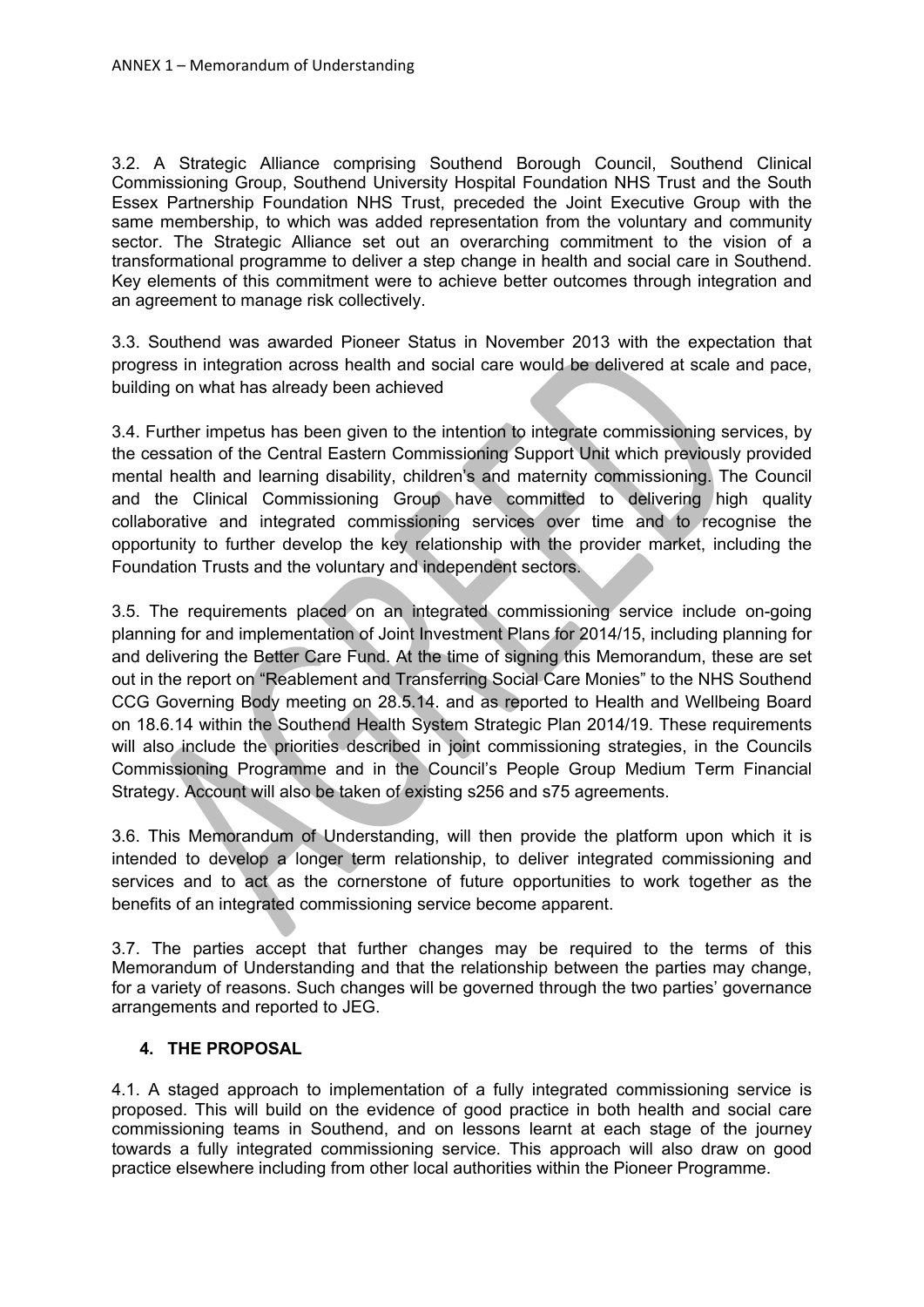4.2. By 29.8.14. - the first stage will build on existing work programmes to create joint commissioning arrangements. For mental health and learning disability services this will be achieved through the reassurance provided to the JEG, by the Mental Health and Learning Disability Commissioning Group (MHLDCG). Similar processes will be established in relation to frail elderly and physical disability services, to children's services and to maternity services. During the period of this Memorandum, account will be taken of other opportunities for integrated commissioning by the parties formal agreement through the JEG. The Pioneer Programme will support the work of each of these groups to ensure a single coherent view about joint commissioning intentions, approach and structure through the Pioneer Programme Integrated Commissioning Workstream Group (PPICWG). The PPICWG will also be the mechanism for providing reassurance about the sufficiency of the commissioning resource available to deliver joint commissioning intentions and strategies. This stage includes agreement to joint commissioning plans and to annual programmes of prioritised activity. The annual programme of commissioning activity will be linked to the level of resource invested in the joint commissioning service by both parties. The parties to the Memorandum will formally agree a structure to, and the content of, joint commissioning plans and programmes, through the Joint Executive Group.

4.3. By 26.9.14. – the second stage will see consideration of a set of options for an integrated commissioning structure initially spanning health, and adults and children's social care, with clear criteria and appraisal of the options, for consideration and agreement to a preferred model by Corporate Director People Group and Chief Operating Officer.

4.4. By 26.12.14 - the third stage will see the development of synergies as virtual teams are formed to deliver commissioning priorities and as learning and development opportunities and requirements are identified. Joint commissioning in line with joint commissioning strategies and priorities, will shape the creation of virtual teams from which a model of integrated working can be established. The preferred model will be determined from a number of options and the preferred model will be the outcome from a clear set of criteria for its evaluation. The programme of work of the PPICWG will clarify how this model will be developed. This will be in line with the Workstream Brief agreed by JEG on 16.7.14. Account will also be taken of the outcomes from recruitment to vacant posts and the skill mix which this brings to joint commissioning.

4.5. By 31.3.15 - the fourth stage will address issues about new accountabilities, sovereignty and resource sharing, leading to formal agreement to the implementation of a fully integrated commissioning service. In addition, by 31.3.15., the proposal is to have agreement about the service and budget areas which will be included in pooled budget arrangements. This will set out how commissioning decisions will be made and how benefit and risk will be shared whilst retaining separate statutory responsibilities for health and social care services.

4.6. Ongoing – throughout these stages the parties agree to jointly appoint to vacancies within the health and social care commissioning team structures, as those structures are jointly agreed. This will include the joint appointment to a new post of Head of Integrated Care within the CCG as well as to other vacancies within both the health and social care commissioning teams, during the period to 30.9.16. This joint approach extends from agreement to job descriptions and profiles, to interview and appointment to posts. Timescales for recruitment activity will be agreed between the parties to this agreement and reported to JEG.

4.7. The parties' signature to this Memorandum denotes agreement to the proposal to seek a staged process for integrating health and social care commissioning in Southend.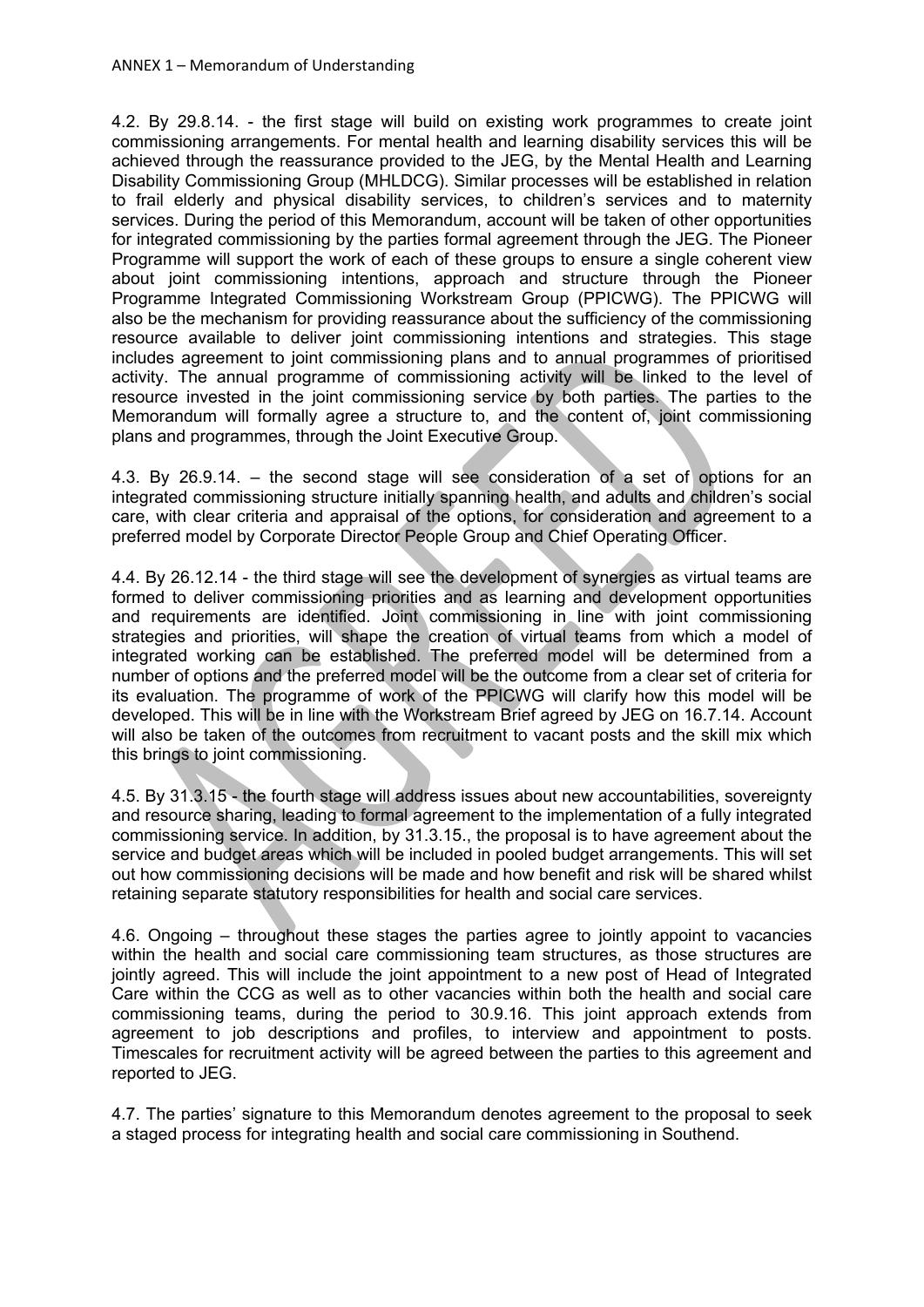4.8. At the stage that the parties agree to a model for an integrated commissioning service in Southend, formal processes of engagement and consultation will begin in line with policy and practice within both organisations.

## **5**. **PERIOD OF OPERATION**

5.1 This Memorandum of Understanding will commence on the date of signature by the parties to this agreement. The implementation of the agreement will span a period up to 30.9.16 during which the Council will commit to investment from within resources transferred to social care from health (Health Transfer Funding), to meet the cost of a Head of Integrated Care, to lead and develop integrated commissioning in Southend. An extension to this Memorandum may be granted or entered into at any time during the period of operation, by agreement of the parties to this Memorandum of Understanding. This agreement will be reviewed in line with the staged implementation of an integrated commissioning service and with a formal review commissioned by the Joint Executive Group in April 2016 to allow consideration to future funding arrangements for the Integrated Commissioning Service, beyond September 2016. The decision on future funding will be made by the parties to this agreement.

- 5.2 Either party may terminate this Memorandum by giving at least 6 months' notice in writing.
- 5.3 Any change of status of either party, including change in control or accountability, shall automatically lead to formal consideration by both parties, to termination of this Agreement.

## **6 AGREED PRINCIPLES UNDERPINNING THE JOURNEY TO AN INTEGRATED COMMISSIONING SERVICE**

6.1 This Memorandum of Understanding is designed to provide a high level commitment to a single vision for integrated commissioning and to collaborative working. To maximise the success of an integrated model of working, parties to this agreement agree the following principles and guidelines:

- Create a single coherent view about integrated commissioning intentions, approach and structure
- Scope what is and what is not, to be within an integrated commissioning service for Southend over a period of time, with a clear and agreed rational for what is to be kept separate and what that may mean in terms of collaborative working
- Build a model of integrated commissioning on collaboration and coproduction, which recognises the requirements both of those who commission and of those whose services are commissioned
- Commit to a sustainable integrated service that is resilient to future shifts in organisational structure and accountabilities which are outside the control of parties to this Memorandum
- Ensure openness and transparency of intentions and information relating to service and financial plans, activity and budgets, including NHS Southend Clinical Commissioning Group's Quality, Innovation, Productivity and Prevention Programme and Southend on Sea Borough Council's Medium Term Financial Strategy